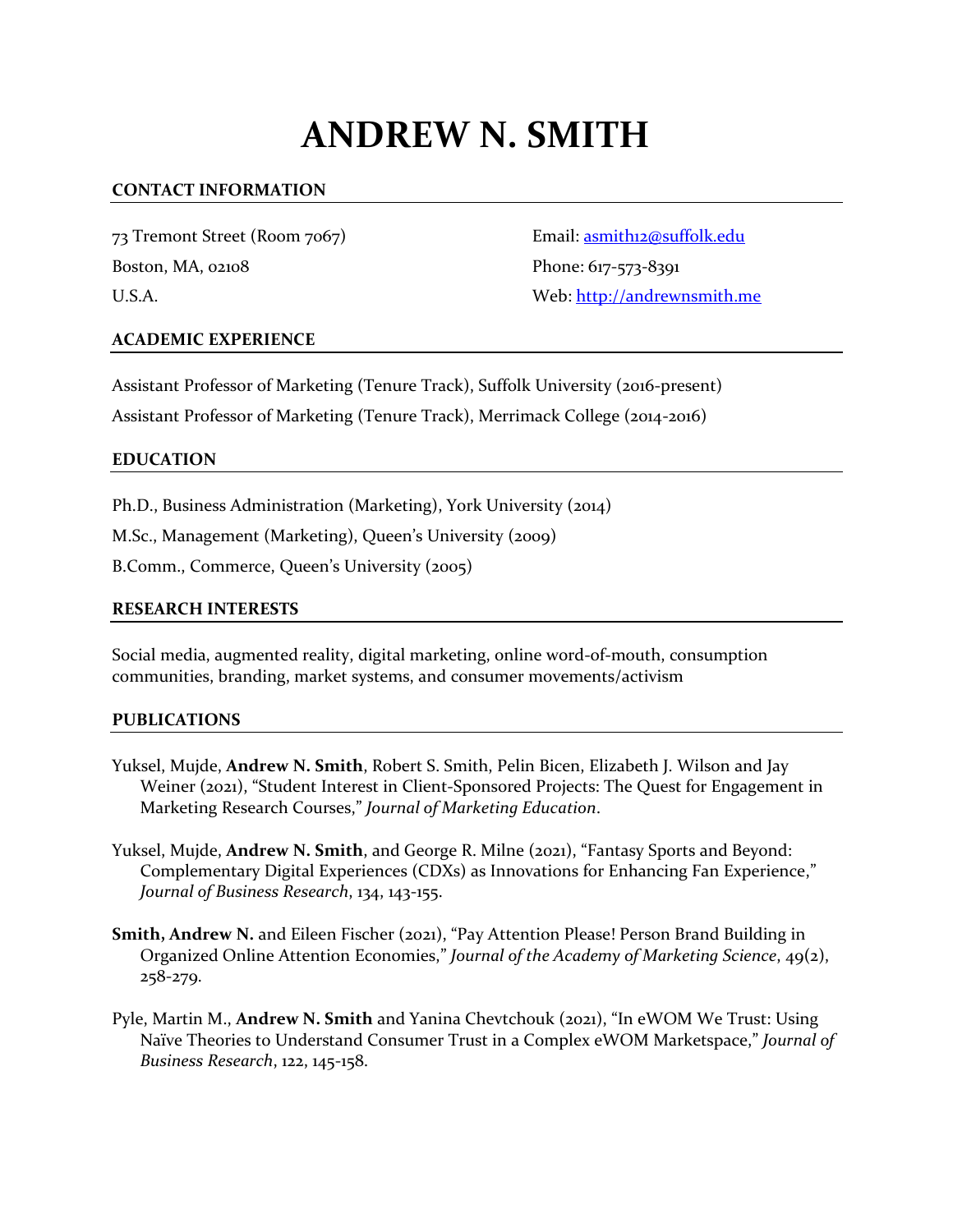- Scholz, Joachim and **Andrew N. Smith** (2019), "Branding in the Age of Social Media Firestorms: How to Create Brand Value by Fighting Back Online," *Journal of Marketing Management*, 35 (11-12), 1100-1134.
- Belkhir, Meriam, Myriam Brouard, Katja H. Brunk, Marlon Dalmoro, Aimee Dinnin Huff, Marcia Christina Ferreira, Bernardo Figueiredo, Daiane Scaraboto, Olivier Sibai and **Andrew N. Smith** (2019), "Isolation in Globalizing Academic Fields: A Collaborative Autoethnography of Early Career Researchers," *Academy of Management Learning & Education*, 18 (2), 261-285.
- Scholz, Joachim and **Andrew N. Smith** (2016), "Augmented Reality: Designing Immersive Experiences That Maximize Consumer Engagement, *Business Horizons*, 59 (2), 149-161. *(Best Paper of 2016; cited 300+ times, according to Google Scholar)*
- **Smith, Andrew N.** and Martin A. Pyle (2015), "A Video is Worth 1000 Words: Linking Consumer Value For Opinion Seekers to Visually-Oriented eWOM Practices," in Claudiu V. Dimofte, Curtis P. Haugtvedt, and Richard F. Yalch (eds.), *Consumer Psychology in a Social Media World*, New York: Routledge.
- **Smith, Andrew N., Eileen Fischer, and Chen Yongjian (2012), "How Does Brand-Related User-**Generated Content Differ Across YouTube, Twitter, and Facebook?," *Journal of Interactive Marketing*, 26 (2), 102-113. *(Cited 1200+ times, according to Google Scholar)*

## **RESEARCH IN PROGRESS**

- Smith, Andrew N. and Joachim Scholz, "Spatial AR: Mapping Consumers' Experiences within Augmented Environments." *(R&R at Computers in Human Behavior)*
- Chen, Li, Yajie Yan, and Andrew N. Smith, "What Drives the Popularity and Virality of Sponsored Videos? An Investigation of Video Influencers' Authenticity Strategies." *(R&R at Journal of the Academy of Marketing Science)*
- Dolbec, Pierre-Yann, Andrew N. Smith, and Thanh Nguyen, "Understanding the Creator Economy: How Influencers Monetize Their Audiences and Transform Markets" *(Targeted at Journal of Marketing)*
- Smith, Andrew N. and Joachim Scholz, "Monsters in Our World: Narrative Transportation in Pokémon GO's Mixed Reality" *(Targeted at International Journal of Research in Marketing)*
- Smith, Andrew N., Elizabeth Wilson, Mujde Yuksel, Li Chen, and Andrew Wilson, "Learning Agility Behaviors: A Scale to Measure How Learners Can Excel in New and Changing Circumstances." *(Targeted at Journal of Marketing Education)*

# **CONFERENCE PRESENTATIONS, INVOLVEMENT, & INVITED TALKS**

Dolbec, Pierre-Yann, Andrew N. Smith, and Thanh Nguyen (2021), "How Do Online Influencers Monetize their Audiences?," in *Advances in Consumer Research*, Vol. 49, eds. Tonya Williams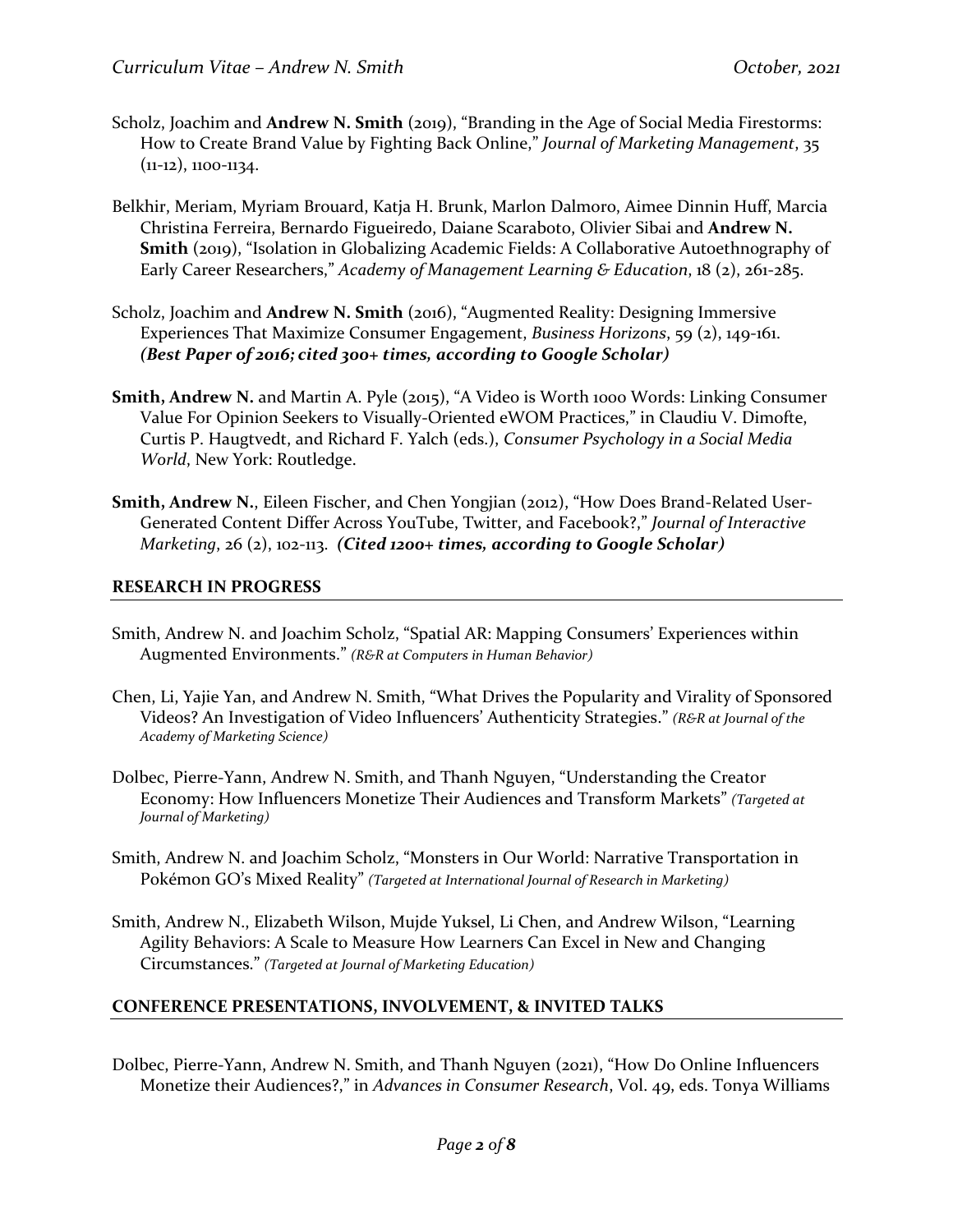Bradford, Anat Keinan, and Matt Thomson. Duluth, MN: Association of Consumer Research. *(Competitive Paper Track)*

- Smith, Andrew N., Martin A. Pyle, and Yanina Chevtchouk (2019). "What Cultural-Cognitive Frames Support The Institutionalization of Online Reviews?" in *Advances in Consumer Research*, Vol. 47, eds. Rajesh Bagchi, Lauren Block, and Leonard Lee, Duluth, MN: Association of Consumer Research. *(Working Paper Track)*
- Belkhir, Meriam, Myriam Brouard, Katja H. Brunk, Mario Campana, Marlon Dalmoro, Aimee Dinnin Huff, Marcia Christina Ferreira, Bernardo Figueiredo, Daiane Scaraboto, Olivier Sibai and Andrew N. Smith (2019), "Isolation in Globalizing Academic Fields: A Collaborative Autoethnography of Early Career Researchers," *Academy of Management Annual Meeting*, Boston, MA. *(Special Session Track)*
- Scholz, Joachim and Andrew N. Smith (2019), "Branding in the Age of Social Media Firestorms: How to Create Brand Value by Fighting Back Online," *Brands and Brand Relationships (BBR) Conference*, Boston, MA. *(Working Paper Track)*
- Humphreys, Ashlee and Andrew N. Smith (2019), "How Can Marketing Compete in the Professional Contest over the Emerging Field of Social Media?" *AMA Winter Educator's Conference*, Austin, TX. *(Special Session Track)*
- Pyle, Martin A., Andrew N. Smith, and Yanina Chevtchouk (2018), "Trust, but Verify: A Multi-level Examination of Online Reviews and Persuasion Knowledge," in *Advances in Consumer Research*, Vol. 46, eds. Andrew Gershoff, Robert Kozinets, and Tiffany White, Duluth, MN: Association of Consumer Research. *(Competitive Paper Track)*
- Smith, Andrew N. and Joachim Scholz (2018), "Monsters in Our World: Rethinking Narrative Transportation in Pokémon GO's Mixed Reality," *Academy of Marketing Science Conference*, New Orleans, LA. *(Competitive Paper Track)*
- Smith, Andrew N. (2017), "How to Make an Impact in the Job Market: Considerations For Balanced Schools," *ACR Doctoral Symposium*, San Diego, CA. *(Invited Talk)*
- Smith, Andrew N. and Joachim Scholz (2017), "Monsters in Our World: Narrative Transportation in Pokémon GO's Mixed Reality," in *Advances in Consumer Research*, Vol. 45, eds. Ayelet Gneezy, Vlad Griskevicius and Patti Williams, Duluth, MN: Association of Consumer Research. *(Competitive Paper Track)*
- Belkhir, Meriam, Myriam Brouard, Katja H. Brunk, Mario Campana, Marlon Dalmoro, Aimee Dinnin Huff, Marcia Christina Ferreira, Bernardo Figueiredo, Daiane Scaraboto, Olivier Sibai and Andrew N. Smith (2017), "Isolation in Emerging Fields: The Case of Entrant Actors in an Emerging Academic Field," *Consumer Culture Theory Conference*, Anaheim, CA. *(Competitive Paper Track)*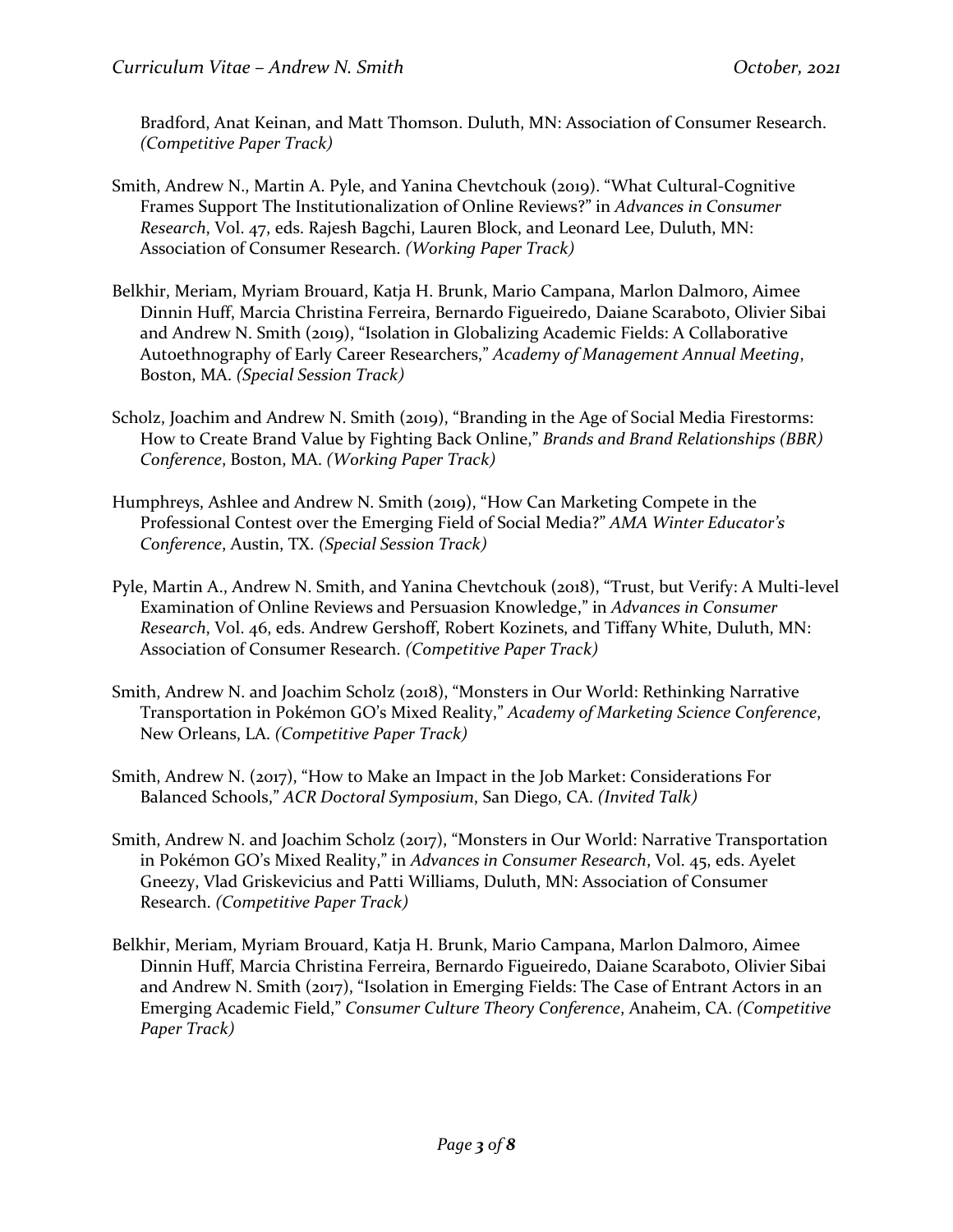- Scholz, Joachim, Andrew N. Smith, and Henri Weijo (2017), "Igniting a Social Media Firestorm: Creating Brand Value Through Intentionally Infuriating Consumers," *AMA Winter Educator's Conference*, Orlando, FL." *(Special Session Track)*
- Smith, Andrew N. (2016), "How do Market Actors Cultivate Online Engagement in Marketplace Sensemaking?," Medill School of Journalism, Northwestern University. *(Invited Talk)*
- Smith, Andrew N. and Joachim Scholz (2015), "Augmented Reality: Designing Immersive Experiences That Maximize Consumer Engagement," *Marketing EDGE Direct/Interactive Marketing Research Summit*, Boston, MA. *(Competitive Paper Track)*
- Handelman, Jay, Andrew N. Smith and Alex Mitchell (2015), "Consumer Movements: A Field Level Perspective," *Consumer Culture Theory Conference*, Fayetteville, AK. *(Special Session Track)*
- Smith, Andrew N. (2015), "Eliciting Engagement: Sensegiving Word-of-Mouth About Epistemic Objects," Orfalea College of Business, Cal Poly San Luis Obispo. *(Invited Talk)*
- Smith, Andrew N. and Ashlee Humphreys (2014), "Professional Contests and the Emergence of Social Media as an Institutional Field," in *Advances in Consumer Research*, Vol. 42, eds. June Cotte and Stacy Wood, Duluth, MN: Association of Consumer Research. *(Special Session Track)*
- Smith, Andrew N. (2014), "Emotional Work, Rationality, and the Co-Construction of Hope in the Field of Consumer Investment," in *Advances in Consumer Research*, Vol. 42, eds. June Cotte and Stacy Wood, Duluth, MN: Association of Consumer Research. *(Working Paper Track)*
- Smith, Andrew N. and Pierre-Yann Dolbec (2013), "Gamification and the Entrenchment of an Engagement Institutional Logic in the Emerging Institutional Field of Social Media," in *Advances in Consumer Research*, Vol. 41, eds. Simona Botti and Aparna Labroo, Duluth, MN: Association of Consumer Research. *(Working Paper Track)*
- Smith, Andrew N. and Pierre-Yann Dolbec (2013), "Gamification and the Entrenchment of an Engagement Institutional Logic in the Emerging Institutional Field of Social Media," *Consumer Culture Theory Conference*, Tucson, AZ. *(Granted Honorable Mention; Working Paper Track)*
- Smith, Andrew N. (2012), "Never-Ending Stories: Opinion Leadership and Antenarratives in an Online Investment Community," in *Advances in Consumer Research*, Vol. 40, eds. Zeynep Gurhan-Canli, Cele Otnes, and Juliet Rui Zhu, Duluth, MN: Association of Consumer Research. *(Special Session Track)*
- Smith, Andrew N. (2012), "Sense and Cents: Collective Consumer Sensemaking in an Online Investment Community," in *Advances in Consumer Research*, Vol. 40, eds. Zeynep Gurhan-Canli, Cele Otnes, and Juliet Rui Zhu, Duluth, MN: Association of Consumer Research. *(Working Paper Track)*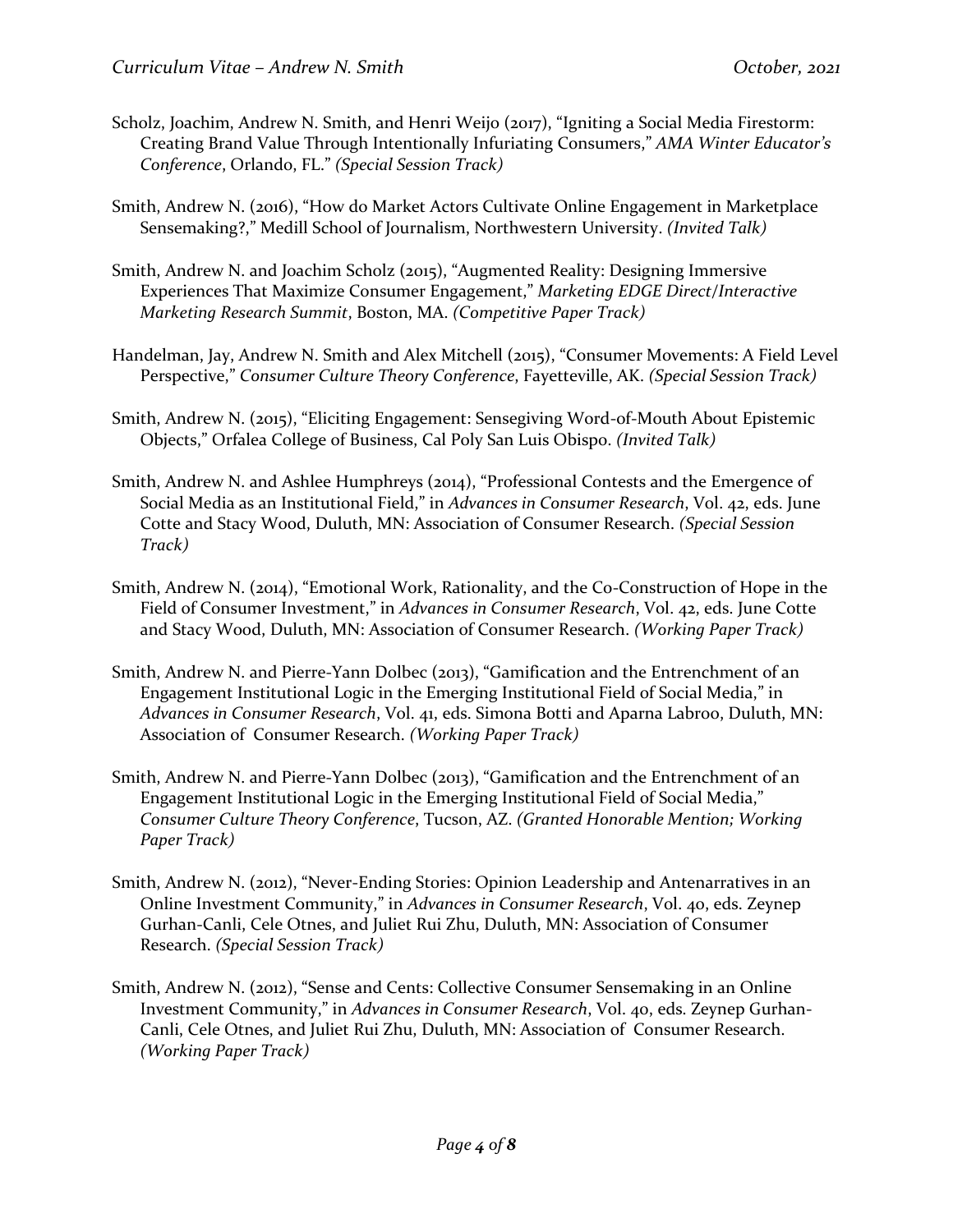- Smith, Andrew N. (2012), "Sense and Cents: Collective Consumer Sensemaking in an Online Investment Community," *Consumer Culture Theory Conference*, Oxford, UK. *(Working Paper Track)*
- Smith, Andrew N., Eileen Fischer, and Chen Yongjian (2011), "Value-Creation in Brand-Related User-Generated Content on YouTube," in *Advances in Consumer Research*, Vol. 39, eds. Rohini Ahluwalia, Tanya L. Chartrand, and Rebecca Ratner, Duluth, MN: Association for Consumer Research. *(Special Session Track)*
- Smith, Andrew N., Eileen Fischer, and Chen Yongjian (2011), "Differences in Brand-Related User-Generated Content Across Three Social Media Sites - An Inductive Content Analysis," in *Advances in Consumer Research*, Vol. 39, eds. Rohini Ahluwalia, Tanya L. Chartrand, and Rebecca Ratner, Duluth, MN: Association for Consumer Research. *(Working Paper Track)*
- Smith, Andrew N. (2011), "The Role of Cultural Resources in Coping with Consumer Brand-Relationship Transgressions," *Consumer Culture Theory Conference*, Evanston, Ill. *(Working Paper Track)*
- Smith, Andrew N. (2010), "The Role of Negative Trigger Events in the Social Construction of Adversarial Brand Meaning," *Consumer Culture Theory Conference*, Madison, Wis. *(Competitive Paper Track)*

# **TEACHING**

Sawyer School of Business, Suffolk University

Graduate Instructor for *MKT860: Qualitative Methods and Customer Insights* (2018-present)

Undergraduate Instructor for *MKT444: Social Media Marketing* (2018-2020)

Undergraduate Instructor for *MKT220: Business Research Methods* (2016-present)

Girard School of Business, Merrimack College

Graduate Instructor for *GMGT5160: Marketing Analysis & Decision Making* (2014-2016)

Undergraduate Instructor for *MKT4900: Social Media Marketing* (2015-2016)

Undergraduate Instructor for *BUS2205: Principles of Marketing* (2015)

Schulich School of Business, York University

Instructor for *MKTG4150: Consumer Behavior* (2013)

Instructor for *MKTG2030: Marketing Management* (2012)

# **PROFESSIONAL EXPERIENCE**

**Sr. Research Manager, Ipsos Camelford Graham/ASI (Toronto, ON)** (2005-2008)

Promoted 3 times in 2.5 years (Sr. Analyst, Associate, Research Manager, Sr. Research Manager)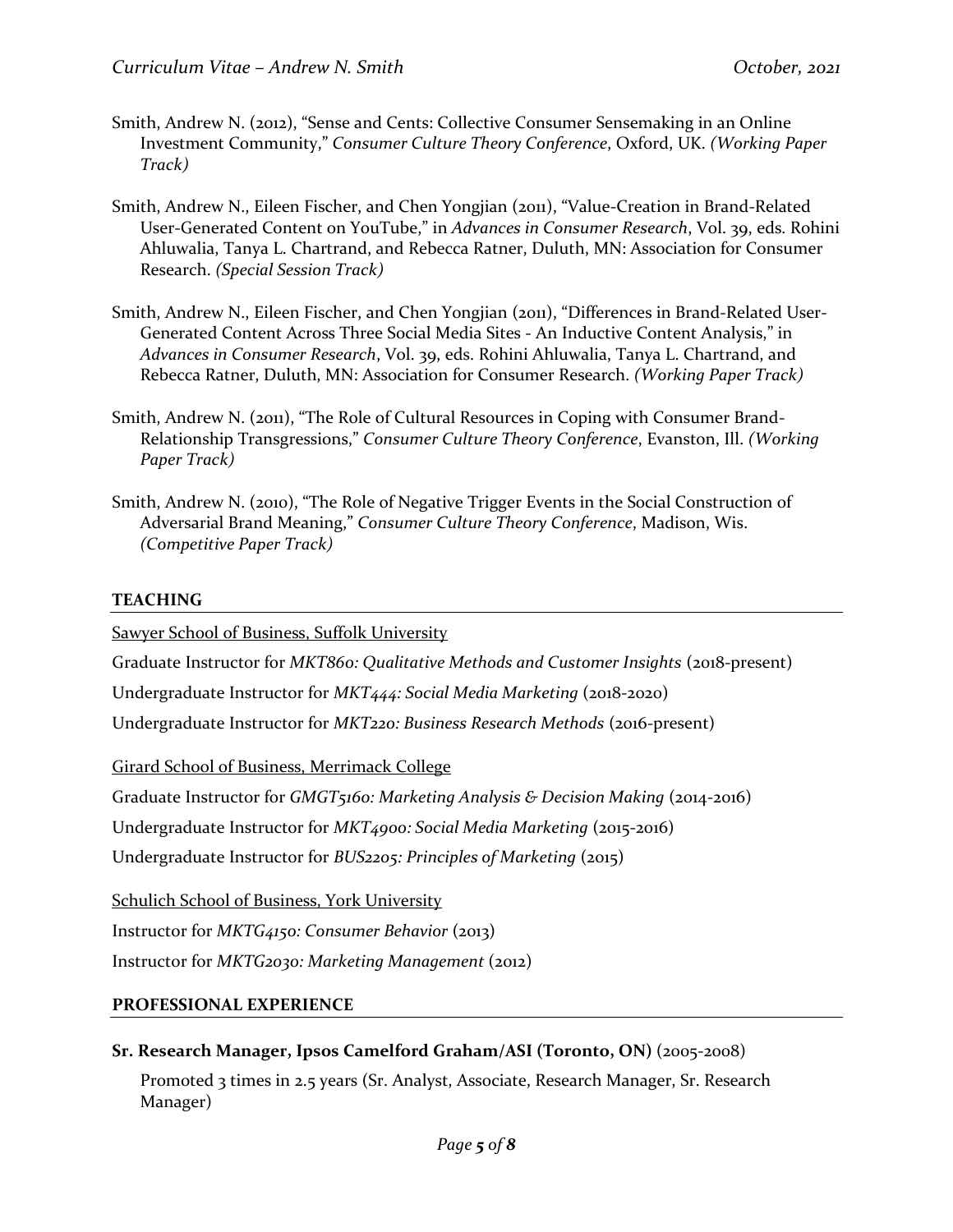Made key contributions to practice area (advertising services) achieving record revenue in 2007 (50% above target)

Designed, executed, analyzed and reported on client research projects (primarily on advertising effectiveness)

Evaluated over 350 television, print, out-of-home, and radio advertisements in 3 years

Managed and nurtured supplier and client relationships, including one client relationship that grew from 2 projects in 2005 to 22 projects in 2007

Managed one Research Assistant: assigned and evaluated work, mentored and advised

Gained understanding of quantitative and qualitative research methodologies

## **SELECTED AWARDS AND HONORS**

#### **External Awards and Honors**

Best Paper Award, *Business Horizons* (co-awarded with Joachim Scholz) (\$500) (2016) Ontario Graduate Scholarship (\$15,000; awarded three times) (2011-2014) ACR/Sheth Foundation Dissertation Grant (\$2,500; public purpose track) (2012) AMA Sheth Foundation Doctoral Consortium Fellow (Seattle, Was.) (2012)

#### **Internal Awards and Honors**

SBS Research Grant (co-awarded with research team) (\$3312) (2021) SBS Peer Teaching Award (\$800) (2021) Faculty Development Grant, Merrimack College (\$4,000) (2015) Schulich Entrance Scholarship of Merit for PhDs (\$12,100) (2009) York Graduate Scholarship (\$4,000) (2009) Geoffrey H. Wood Foundation Master of Science Award (\$2,000) (2008) Melville S. Hatch Memorial Fellowship (\$3,775) (2008) Queen's School of Business Award (\$5,900) (2008) Queen's Graduate Award (\$4,600) (2008)

## **SERVICE**

## **Academic Community**

#### **Reviewing**

*AMA Winter Marketing Educators' Conference* (2012) *Association of Consumer Research Conference* (2012, 2014) *Consumer Culture Theory Conference* (2011, 2015-2016, 2018-2019) *Direct/Interactive Marketing Research Summit* (2015)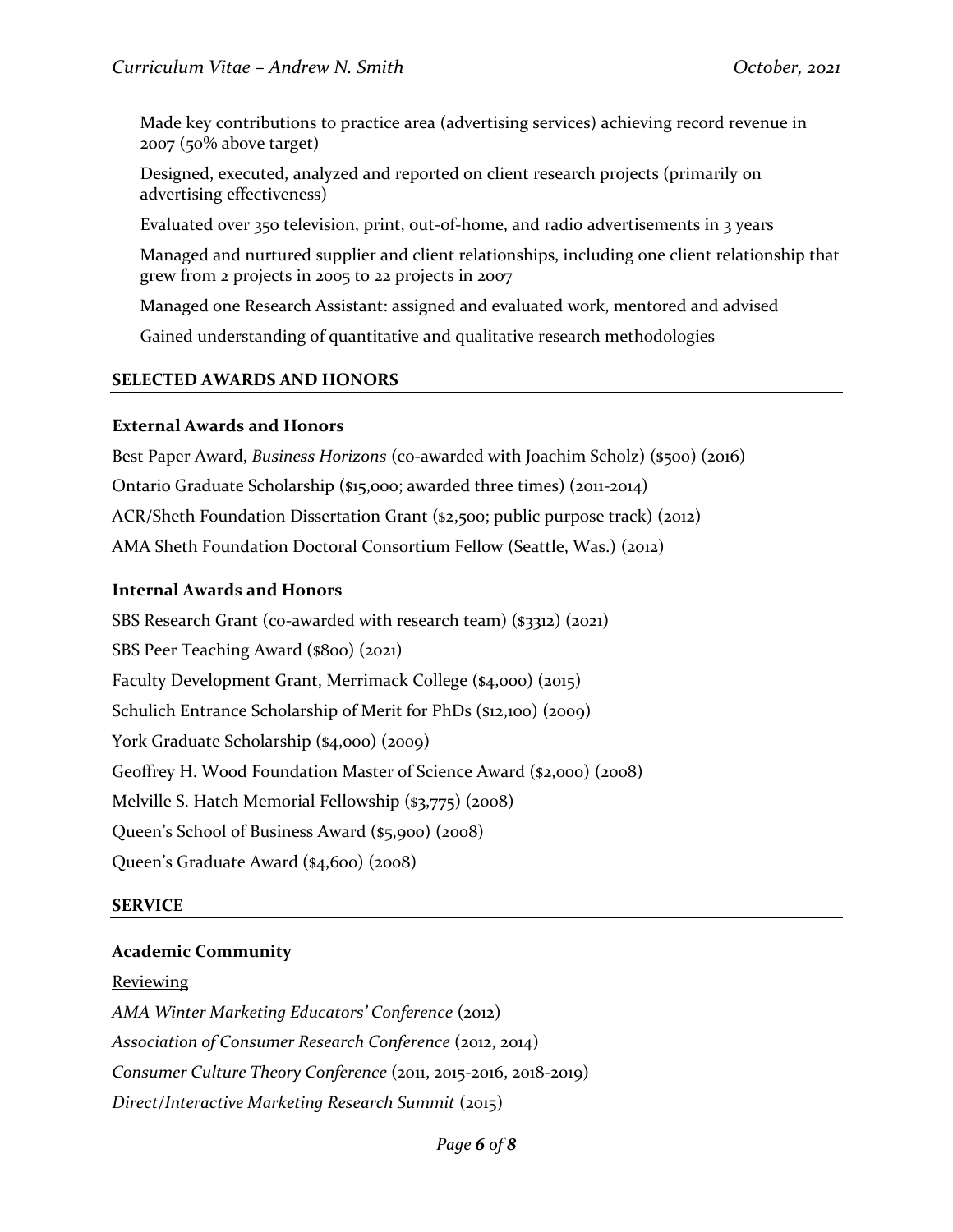*European Journal of Marketing* (2017-2018) *International Journal of Human-Computer Studies* (2016) *Journal of Brand Management* (2016) *Journal of Business Research* (2012, 2015-2019) *Journalism & Mass Communication Quarterly* (2018) *Journal of Consumer Research* (2012, 2015-2016) *Journal of Customer Behavior* (2016) *Journal of Interactive Advertising* (2014, 2016) *Journal of Interactive Marketing* (2012-2015, 2018-2019) *Journal of International Communication* (2016) *Journal of Macromarketing* (2013) *Journal of Marketing Communications* (2016-2017) *Journal of Marketing Management* (2016-2017, 2019-2021) *Journal of Marketing Research* (2020) *Journal of Organizational Computing and Electronic Commerce* (2019) *Journal of Services Marketing (2017-2020) New Media & Society* (2015) *Psychology & Marketing* (2018-2019) *Routledge Business and Management Books* (2020) *Social Media + Society* (2016) *Tourism and Hospitality Management* (2020)

# **College Community**

University-Level CTSE Advisory Board (2018-present) Symposium on Innovation in Teaching & Learning Committee (2018) Teaching Innovation Learning & Technology (TILT) Working Group (2017-2019)

# College Level

Graduate Program Curriculum Committee (GPCC) – Committee Member (2020-present) AACSB Self Study Task Force – Department Representative (2019) Academic Strategic Planning Committee, Merrimack College (2014-2016) Girard School of Business Graduate Council (2015-2016)